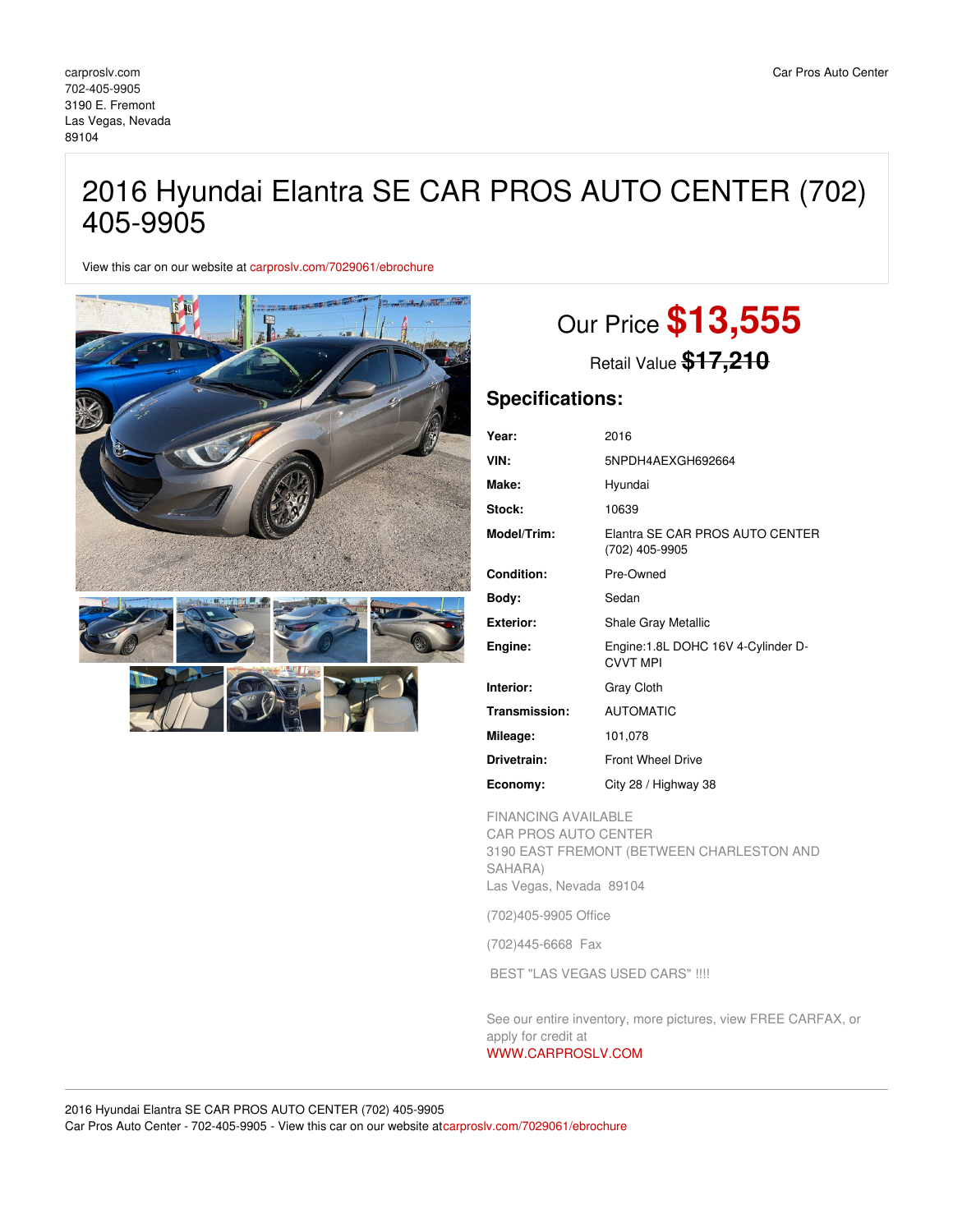

2016 Hyundai Elantra SE CAR PROS AUTO CENTER (702) 405-9905 Car Pros Auto Center - 702-405-9905 - View this car on our website a[tcarproslv.com/7029061/ebrochure](https://carproslv.com/vehicle/7029061/2016-hyundai-elantra-se-car-pros-auto-center-702-405-9905-las-vegas-nevada-89104/7029061/ebrochure)

### **Installed Options**

### **Interior**

- 2 12V DC Power Outlets
- 60-40 Folding Split-Bench Front Facing Fold Forward Seatback Rear Seat Air Filtration
- Cargo Features -inc: Spare Tire Mobility Kit- Cargo Space Lights
- Carpet Floor Trim and Carpet Trunk Lid/Rear Cargo Door Trim
- Cruise Control w/Steering Wheel Controls- Day-Night Rearview Mirror
- Delayed Accessory Power- Digital/Analog Appearance
- Driver And Passenger Visor Vanity Mirrors Driver Foot Rest- Driver Seat
- FOB Controls -inc: Cargo Access- Fade-To-Off Interior Lighting
- Front Bucket Seats -inc: 6-way adjustable driver's seat w/height adjustment, front passenger slide/recline and front passenger seatback pocket
- Front Center Armrest w/Storage and Rear Center Armrest- Front Cupholder
- Front Map Lights- Full Carpet Floor Covering- Full Cloth Headliner
- Full Floor Console w/Covered Storage, Mini Overhead Console w/Storage and 2 12V DC Power Outlets
- Gauges -inc: Speedometer, Odometer, Engine Coolant Temp, Tachometer, Trip Odometer and Trip Computer
- Glove Box- HVAC -inc: Underseat Ducts
- Instrument Panel Covered Bin, Driver / Passenger And Rear Door Bins
- Interior Trim -inc: Metal-Look Instrument Panel Insert, Metal-Look Door Panel Insert, Metal-Look/Piano Black Console Insert and Metal-Look Interior Accents
- Manual Adjustable Front Head Restraints and Manual Adjustable Rear Head Restraints
- Manual Air Conditioning- Manual Tilt Steering Column- Outside Temp Gauge
- Passenger Seat- Perimeter Alarm- Power 1st Row Windows w/Driver 1-Touch Down
- Power Door Locks w/Autolock Feature- Power Rear Windows- Premium Cloth Seat Trim
- Rear Cupholder- Remote Keyless Entry w/Illuminated Entry and Panic Button
- Remote Releases -Inc: Mechanical Cargo Access and Mechanical Fuel- Trip Computer
- Urethane Gear Shifter Material